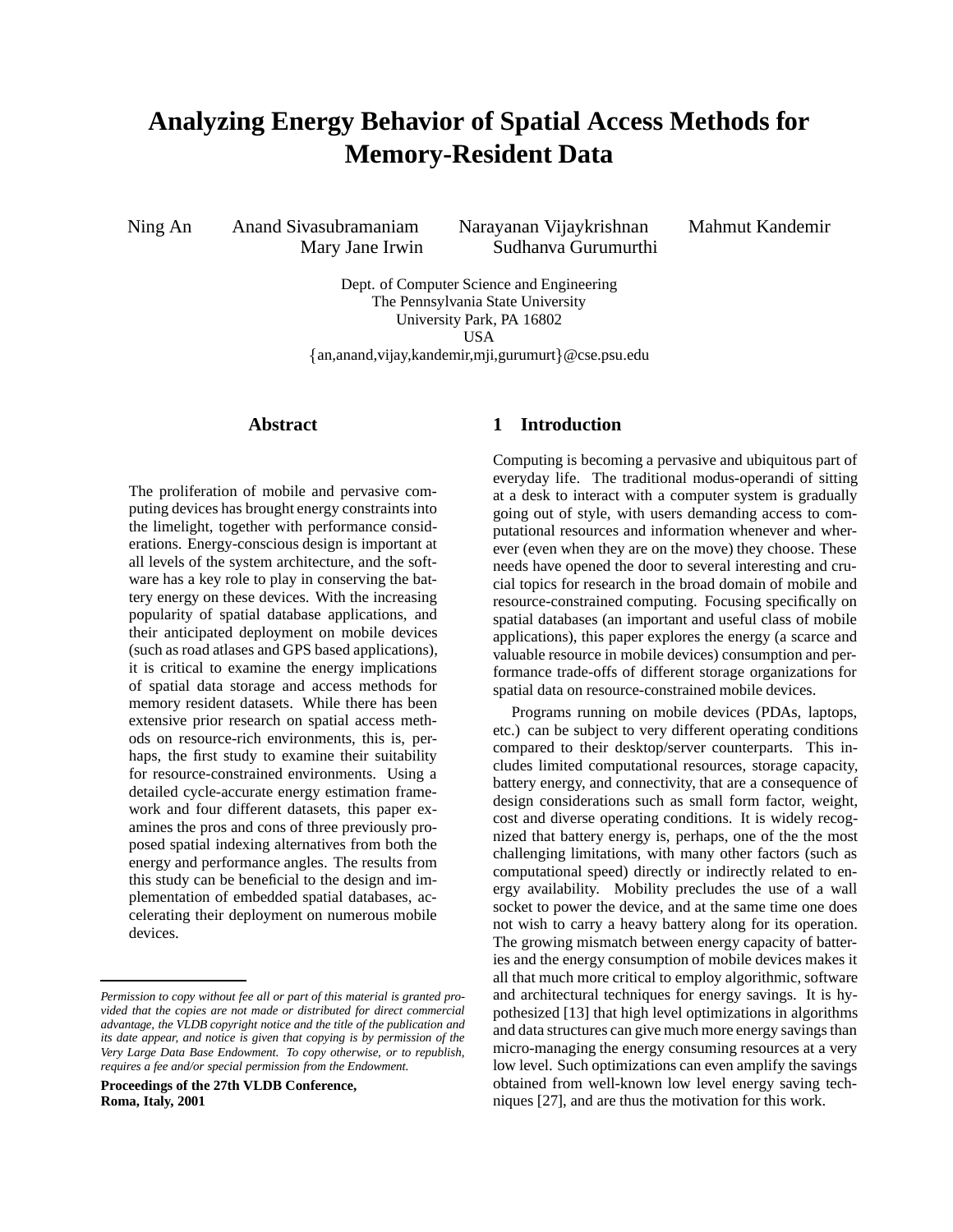Database applications are expected to be the dominant workloads running on the mobile devices [2]. This paper specifically focuses on spatial databases, an important class of applications for the mobile devices. In general, Spatial Database Management Systems (SDBMS) [26] have found widespread adoption in numerous areas including Geographical Information Systems (GIS), Image Processing, Computer Aided Design (CAD), Multimedia Systems, and Medical Database Systems. SDBMS are important for mobile computing, with several possible applications in this domain. Already, mobile applications for spatial navigation and querying using a street atlas are available for many PDAs [16, 6]. In addition, traditional data input and querying for conventional SDBMS can be supplanted by mobile operations for better productivity and convenience.

Even in a resource-rich environment, SDBMS design and implementation is a difficult problem [26], because the system has to deal with multidimensional data. Moving the target to a mobile device makes the design and implementation of a SDBMS even more challenging. Resource constraints such as limited energy, computational power and memory add to the complexity of the problem. Performance is not necessarily the only goal for optimization. Sometimes the user may be willing to sacrifice some amount of performance if that will enable the device to run longer on battery. Further, power dissipation of different system components may also be an important issue for thermal considerations.

There are several important and interesting issues in designing a SDBMS for a resource-constrained mobile device, and a few of them include *connectivity* (communication), *data storage and access methods*, *query processing*, and *dynamic adaptation*.

With limited resources, there is the important question of where should the operations (queries) be performed. Does it make sense to ship the operation to a resourcerich server (which may, perhaps, have access to the data) and simply ask the mobile device to act as an intermediary to display the end results to the user, or should the device itself perform the operation? While the former choice is attractive for saving energy (and maybe even speed), there are several practical considerations that may force the latter choice including limited connectivity, energy consuming communication devices [11], and even privacy. Such factors may warrant the storage of the spatial data on the mobile device itself, with the queries directly performed on it, and this paper specifically focuses on such scenarios.

If the dataset needs to be stored in the mobile device, how should it be organized for good performance? Earlier work has focussed mainly on optimizing the retrieval and processing of large disk-resident spatial datasets on server environments. It is imperative to revisit this issue for resource-constrained devices with limited memory and without the presence of a disk (while laptops are equipped with small disks, few other mobile devices enjoy this luxury) not only from the performance viewpoint, but from the energy consumption angle as well.

Query processing and optimization is always a key determinant to performance. Decomposing the high level user request into the fundamental database operations, and deriving a query execution path should be based on both performance and energy consumption. Dynamic adaptation based on changing resource constraints (such as energy, connectivity, etc.) is another important consideration. Modulation of the storage structures, query execution and optimizations is needed when the operating conditions are changing.

Examining all these issues is overly ambitious, and is well beyond the scope of this paper. Instead, we specifically focus on the following problem: *what are the performance and energy implications of storing and processing memory-resident spatial data on a resource-constrained device?* In particular, we address the issue of storing spatial data in main memory and performing certain basic spatial operations on this data including point queries, range queries and nearest-neighbor queries. We assume that all of the dataset is resident in the memory of the mobile device, there is no necessity for communication with a server (no dynamic updates), and complex queries (and their optimizations) are not considered. This is a largely unexplored area, with most previous work on spatial databases examining storage organizations on disks of resource-rich environments. Memory resident spatial data organization [15] has not been extensively studied from the performance angle, let alone the energy viewpoint.

The first step to the development of energy and performance efficient storage organizations for memory-resident spatial data is a rigorous examination of the pros and cons of the already existing solutions [5] that have been proposed for resource-rich environments. Such a study can not only identify energy-performance trade-offs between the existing solutions, but can suggest enhancements, or can even suggest entirely new storage organizations. At the same time, performance and energy profiles can suggest architecture/hardware enhancements to improve the performance and energy savings of resource-constrained systems. This is similar to the motivation behind a recent study [1] that has examined the execution profile of commercial relational DBMSs, except that our focus here is on SDBMS and energy profiling (together with performance-energy tradeoffs) that has not been explored before. This paper takes the first step to the development of energy-efficient SDBMS by attempting to answer the following important questions:

- How do the previously proposed alternatives for spatial data organization such as Quadtrees [9, 10], Rtrees [8, 14] and Buddy-Trees [25, 24], compare for memory resident datasets in terms of performance? What are the energy consumptions of these different structures when answering queries?
- During the processing of a query, how much energy and time are expended in traversing the index structures to identify candidates that are potential solutions for the query (filtering step)? Subsequently, how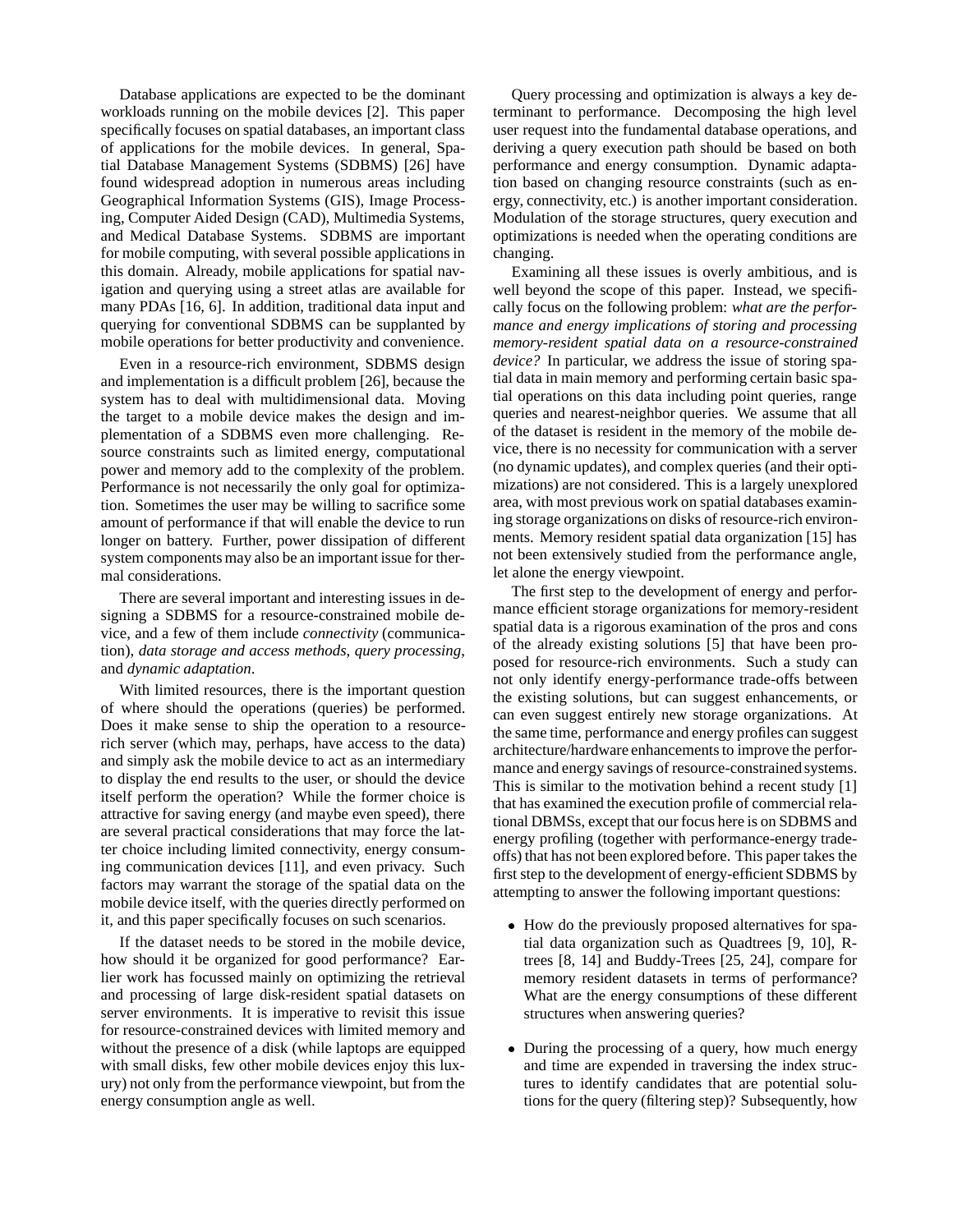much energy and time are expended in performing the geometric operations on the actual candidate data items to find the exact solutions (refinement step)? Such software profiles are very useful to find hotspots for potential optimization (code restructuring), and to study the pros and cons of the structures in detail.

- For each phase of query processing, how much energy is consumed by the different hardware components of the device - processor core, processor clock, cache, memory and buses? Such a hardware profile can also help us structure the code and suggest architectural enhancements to fix hardware hotspots, potentially without extending the execution time.
- How does the nature of the queries affect the performance and energy profiles? Spatial proximity can translate to improved locality in the data access patterns of the processor, thus reducing the cache and memory energy consumption. At the same time, queries resulting in the selection of several data items can cause capacity and conflict misses in the cache, thereby increasing the energy consumption of the memory hierarchy.
- Traditionally node sizes of the hierarchical index structure are governed by performance related issues such as disk access costs, tree spans, etc. With memory-resident structures, how important a role does node size play in performance for spatial data? Are there any additional insights that an energy perspective can give to the choice of a good node size?

To explore these issues, this study uses a detailed energy and performance estimation execution-driven simulator, called SimplePower [27], that is available in the public domain. Three different storage organizations have been implemented on this simulator, and they have been used to evaluate three kinds of spatial queries on four different datasets. Detailed hardware and software profiles are used to answer the questions listed above.

The rest of this paper is organized as follows. Section 2 gives a quick overview of previously proposed index structures that are used in this evaluation. Section 3 explains the experimental setup and workloads. The results are presented in Section 4 and their implications are given in Section 5. Section 6 summarizes the contributions of this work.

# **2 Spatial Structures Under Consideration**

Numerous spatial data organizations have been proposed [23, 5] and exploring the energy behavior of all these structures is well beyond the scope of this paper. Rather, we select three previously proposed structures - PMR Quadtrees [9, 10], Packed R-Trees [14], and Buddy Trees [25] - that have been argued to perform relatively well for a range of datasets [5]. These structures are also representative examples from the design space of storage structures for spatial data. In Quadtrees, the index nodes at the same level have

non-overlapping spatial extents, while R-trees and Buddy-Trees allow overlaps. Quadtrees are improvements over spatial partitioning techniques such as Grid Files, while Rtrees are extensions of B-trees for spatial data. Buddy trees are representative of hashing based schemes using a tree structured directory. R-trees give more balanced structures than Quadtrees or Buddy trees.

As for the datasets, we consider line segments in a two dimensional space in this study. We believe that this does not significantly impact the main results and contributions of this work. Line segments represent an important class of datasets, especially in the road atlas applications for the mobile devices. Line segments (or polylines) can be used to represent streets, rivers, etc. Other related studies have also used line segment datasets [9, 10]. In all the structures, the line segments are sorted based on the Hilbert-order [7] of their centroids and kept in an array. The leaf nodes of the structures have pointers (index into the array) to the actual data items. As was mentioned in Section 1, we do not consider dynamic structures in this study, and assume that all the data items are pre-loaded into the memory-resident database (and do not change).

We consider three kinds of queries that have been identified [9, 10] as important operations for line segment databases:

- **Point Queries:** In these queries, the user is interested in finding out all line segments that intersect a given point. For instance, such an operation could be used to find out which streets meet at a given intersection.
- **Range Queries:** These are used to select all line segments intersecting with a specified rectangular window. Very often, the user wants to magnify a portion of the atlas for a closer examination, and this query can serve such a request.
- **Nearest Neighbor Queries:** These are proximity queries where the user is interested in finding the nearest line segment (street) from a given point (e.g. what is the closest street to a given landmark, subway station, etc.). This is the perpendicular distance to the line segment if the perpendicular intersects the segment, and is the distance to one of the end points (closest one) otherwise.

Range and Point queries are typically implemented using a *filtering step* where the possible candidates are first identified using their minimum bounding rectangles (MBRs). Each index node of the hierarchical spatial structures represents a rectangular region of the spatial extent that it covers, and is represented by the MBR of this region. The filtering step, that traverses the index structure, uses these MBRs to identify possible candidates. Subsequently, a *refinement step* is needed to perform the actual geometric operations on each short-listed data item to find the exact answers to the query. In structures (Quadtrees) that do not allow overlapping ranges between the index nodes at the same level, a line segment that spans more than one range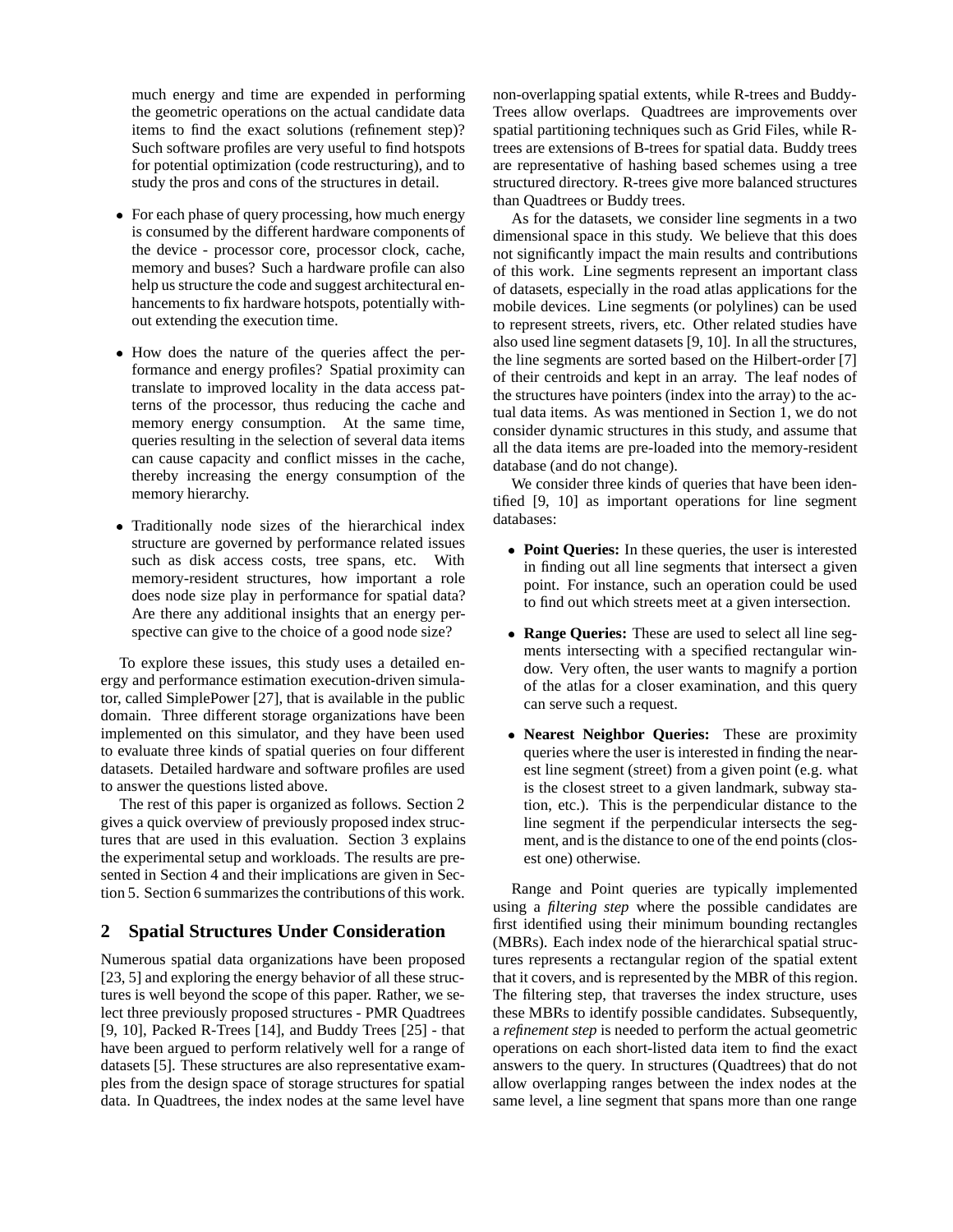needs to be replicated in all those ranges (we do not consider clipping based approaches that break a segment into multiple parts for each region that it falls in, and recombine/reconcile them in the refinement step). This does not need to be done for structures that allow overlapping ranges such as R-trees. As a result, part of the refinement step for Quadtrees involves duplicate elimination as well.

The Nearest Neighbor query is a little more complicated to implement for index structures, with different previous suggestions [9, 21, 22, 20]. For instance, [21] uses a progressively expanding (in size) range query centered around the query point till the first data item is found. Another possibility [9] is to actually go to that region of the index structure, and examine around this region in the structure instead of composing the searches as separate range queries. A more interesting, and perhaps more efficient, approach is studied in [22] that is the strategy used in this paper. The search starts at the root node and examines the MBRs of its children. It orders these MBRs in terms of distances from the query point, and uses these distances to determine the recursive search order. In addition, it also uses these distances to prune the search when noticing that certain MBRs will definitely contain data items that are closer than those for the other children. The process is then recursively carried out for the candidate child nodes. This is a general technique that can be used for any of the considered hierarchical spatial access methods. The nearest neighbor query does not have separate filtering and refinement steps in our implementation.

Due to space limitations, the reader is referred to [3] for further detailes on the three index structures and the implementation of the three queries using these structures.

## **3 Experimental Setup**

#### **3.1 Energy Estimation Framework**

Energy consumption is the integral of the power consumed over operating time. Our energy estimation framework uses *SimplePower*, an architectural-level, cycle-accurate execution-driven energy simulator that is available in the public domain [27]. The architecture of the simulated system includes a single-issue five-stage pipelined integer datapath (instruction fetch (IF), instruction decode/operand fetch (ID), execution (EXE), memory access (MEM), and write-back (WB) stages), on-chip instruction (I) and data (D) caches, that is connected to an external (off-chip) memory. This architecture is representative of some of the current commercial offerings in the PDA domain [27]. The instruction set architecture is a subset of the instruction set (the integer part) of *SimpleScalar*, which is a suite of publicly available tools to simulate modern microprocessors [4]. All results reported in this paper are obtained using the parameters given in Table 1.

#### **3.2 Workloads**

In our experiments, we use four line segment datasets: (a) **NYCS** contains 12355 streets of New York City, taking

| Parameter                              | Value              |
|----------------------------------------|--------------------|
| Supply Voltage                         | 3.3V               |
| Cache Sizes (each of I and D)          | 8KB                |
| (32 bytes line size)                   | 16KB               |
|                                        | 32KB               |
| Cache Associativity                    | Direct-Mapped (DM) |
|                                        | 2-way, 4-way       |
| Data Cache Hit Latency                 | 1 cycle            |
| <b>Memory Size</b>                     | 8 MB               |
| Memory Access Latency                  | 100 cycles         |
| Per Access Energy                      | 0.048(8K)          |
| for DM-Caches (nJ)                     | 0.082(16K)         |
|                                        | 0.094(32K)         |
| Per Access Energy for Memory           | $3.57$ nJ          |
| <b>On-Chip Bus Transaction Energy</b>  | $0.069$ nJ         |
| <b>Off-Chip Bus Transaction Energy</b> | 6.9 <sub>nl</sub>  |
| Per Cycle Clock Energy                 | $0.18 \text{ nJ}$  |
| <b>Technology Parameter</b>            | $0.35$ micron      |

Table 1: Base configuration parameters used in the experiments.

about 1.14 MB; (b) **PAFS** contains 16431 streets in Pennsylvania Fulton county, taking about 1MB; (c) **SVR** contains 5848 rivers from the Shenandoah valley, taking 106 KB; and (d) **IRR** contains 12338 railway tracks of Italy, taking 468KB. The first three datasets are taken from the Tiger Dataset [17] while the last is taken from the Digital Chart of the World [12].

These datasets are also representative of some of the SDBMS applications on mobile devices. NYCS and PAFS are typical of road atlas applications for navigation and locational information, the former is for a city and the latter for a rural county. SVR is a dataset that could be useful for hikers/environmentalists on the trails. Finally, IRR is from a different database and would be useful to find the nearest railway track, finding the identity of a station on a track, etc., with the queries that we are considering.

On these datasets, we use the results from 100 runs for each of the three kinds of queries (Point, Range and Nearest Neighbor). Each run uses a different set of query parameters. For the Point queries, we randomly pick one of the end points of line segments in the dataset to compose the query. For the Nearest Neighbor queries, we randomly place the point in the spatial extent in each of the runs. For the Range query, the size (between 0.01% and 1% of the spatial extent), aspect ratio (0.25 to 4) and location of the query windows is chosen randomly from the distribution of the dataset itself (i.e. a denser region is likely to have more query windows). The results presented are the sum total over all 100 runs.

The code sizes for the implementation of the index structures and the storage sizes of the index structures (not including the space taken by the dataset) are given in Table 2 for the chosen fan-outs (see Section 4.1). As far as the code size is concerned, the Quadtree code is a little larger because of the duplicate elimination code that is absent in the other two (the code for building the structures is not included in these sizes). Despite these minor differences, the code size is not very different across these struc-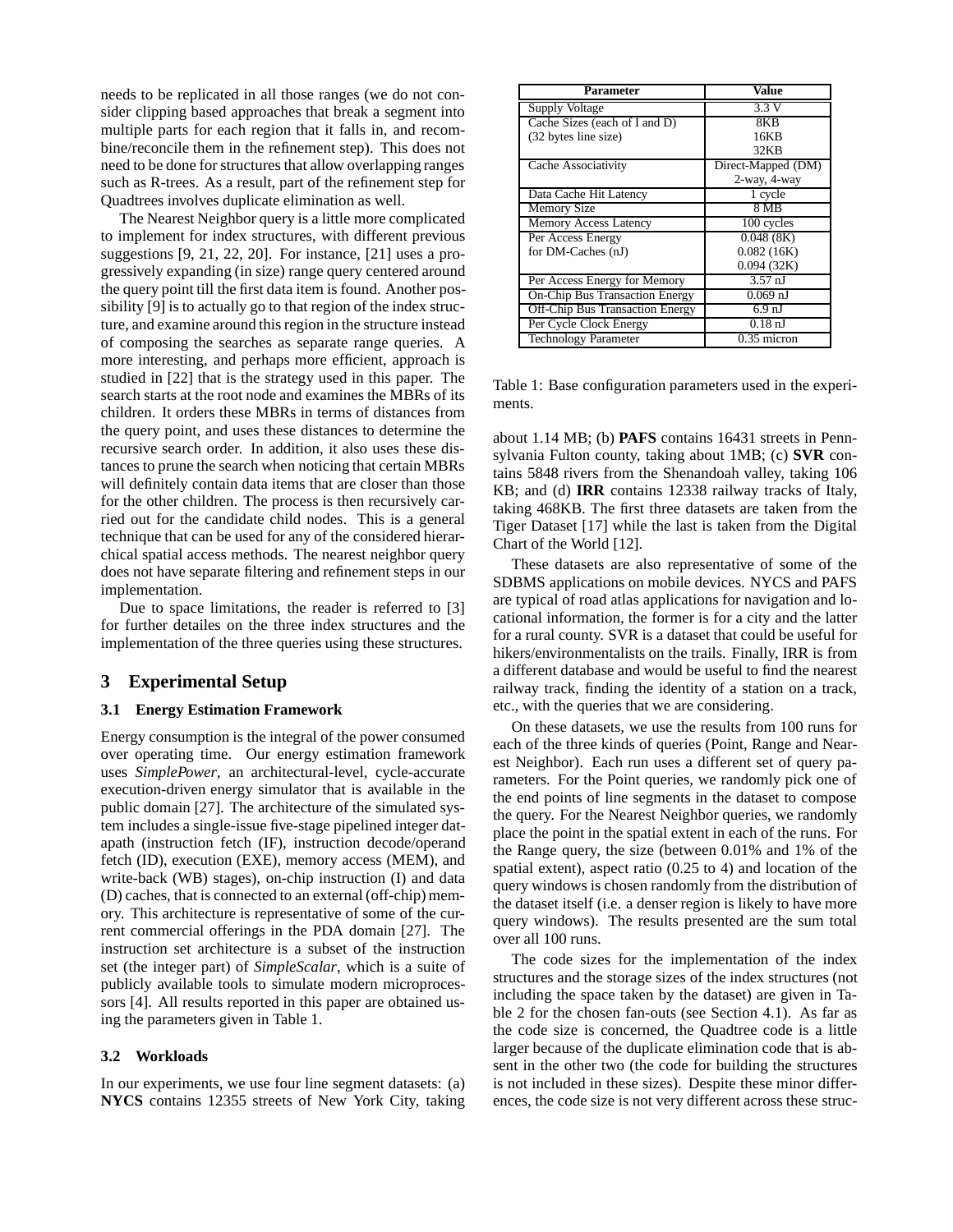| Index           | Code Size | <b>NYCS</b> | <b>PAFS</b> | <b>SVR</b> | <b>IRR</b> |
|-----------------|-----------|-------------|-------------|------------|------------|
| <b>Ouadtree</b> | 39KB      | 150KB       | 183KB       | 59KB       | 133KB      |
| R-tree          | 35KB      | 285KB       | 378KB       | 135KB      | 285KB      |
| Buddy-Tree      | 38KB      | 670KB       | 989KB       | 344KB      | 732KB      |

Table 2: Code Size and Storage Overheads for the Index Structures

tures. R-tree incurs more storage overheads than Quadtree because of its more balanced nature. Despite the packed Rtree algorithm that is used, some nodes could still be underutilized. The property of the Buddy-Tree which keeps index nodes that are not entirely packed to capacity (could be much sparser than R-tree nodes), results in a much poorer space utilization compared to the other two structures.

As was mentioned earlier, we do not study the building costs for the structure since we are examining a static situation without dynamic insertions (and the storage structure is downloaded from a server on to the mobile device similar to how it is done in [16]). The chosen dataset sizes and their index overheads are also similar to some of the pocket atlas datasets (e.g., the New York City map that is available in the public domain for PocketStreets [16] running on Windows CE takes 865KB).

## **3.3 Metrics**

We examine both the energy behavior as well as the performance profile for each execution. This helps us understand the trade-offs between the two if any.

For the energy behavior, we profile the consumption (in joules) by each of the hardware components - processor datapath, I-cache, D-cache, Memory, Buses (between cache and memory), and clock network. For the performance profile, we give the breakdown of the cycles spent by the processor performing useful work, and also when stalling on I-cache and D-cache misses.

These profiles are given for each of the query executions on each dataset using the different index structures. Though explicitly not shown here, we have also separated the profiles for the Filtering and Refinement steps [3]. From the hardware perspective, the impact of different cache organizations on energy and performance behavior is also studied.

Energy consumption, execution cycles and the product of these two (denoted as Energy\*Delay) are the key metrics that are used for comparison. Energy\*Delay helps us capture the relative trade-offs of how much energy savings can be obtained with one alternative over another without significantly degrading performance (or vice versa). We also study energy/cycles values capturing the average energy per unit time (power), which is important for packaging and thermal considerations in [3].

Many of the results and trends are common across the datasets. As a result, *the graphs show the behavior averaged over all the datasets*. Whenever there is a dataset influence, the effects are explicitly mentioned in the discussion.

## **4 Experimental Results**

#### **4.1 Impact of Fan-Out**

One of the important considerations for each index structure is the fan-out issue. For R-tree and Buddy-Tree, this corresponds to the number of (MBR, ptr) pairs at all levels of the hierarchical structure, with each such entry taking 20 bytes. In the Quadtree, the fan-out of the internal nodes is fixed at 4 entries (taking 80 bytes totally) as per the definition of the structure, and the only choice is for the number of pointers to maintain at the leaf level for the lines falling within this bucket (as suggested in [9]). Apart from the nature of the dataset itself, several factors govern the choice of a fanout. In a disk-based storage structure, the disk access times have a large influence on the choice of the fan-out, and it will be interesting to see how memory resident datasets affect this issue. We have varied the fan-out of the different structures, and collected both performance and energy profiles for the different datasets. The graphs are explicitly given in [3] and we briefly summarize the results here. As fan-out increases, the depth of the tree decreases, thereby improving performance initially. On the other hand, the number of paths to be searched and the number of comparisons at each index node may increase, which worsens performance (in terms of CPU cycles). With these two contrasting factors, the best fan-out that we observe is at 16 for the R-trees, which yields a node size of 320 bytes. We also observed a similar behavior for the fan-out of the leaf nodes of the Quadtree, where the ideal leaf node size again turned out to be 320 bytes (80 pointers). A fan-out of 16 was observed to give the best performance for the Buddy-Tree as well. These observations hold across cache sizes and associativities.

Another interesting observation is that the fan-out has a similar effect on energy consumption as performance, suggesting that using one of these metrics to optimize the fan-out may suffice in practice for the overall energy\*delay savings. It should be noted that each query can demand a different fan-out, and it is difficult to predetermine this value unless we have a good idea of the workload imposed on these structures. Since range queries are usually much more prevalent, we have chosen a fanout for each structure that is optimized for the range queries, and use this ideal fanout for all our experiments (regardless of the query).

#### **4.2 Results for Point Queries**

Figure 1 shows the performance, energy and energy\*delay profiles for the point queries with the different schemes averaged over the four datasets. Examining the execution cycles graph, we see that Quadtree has a higher processor cycle count compared to R-tree. Since the Quadtree does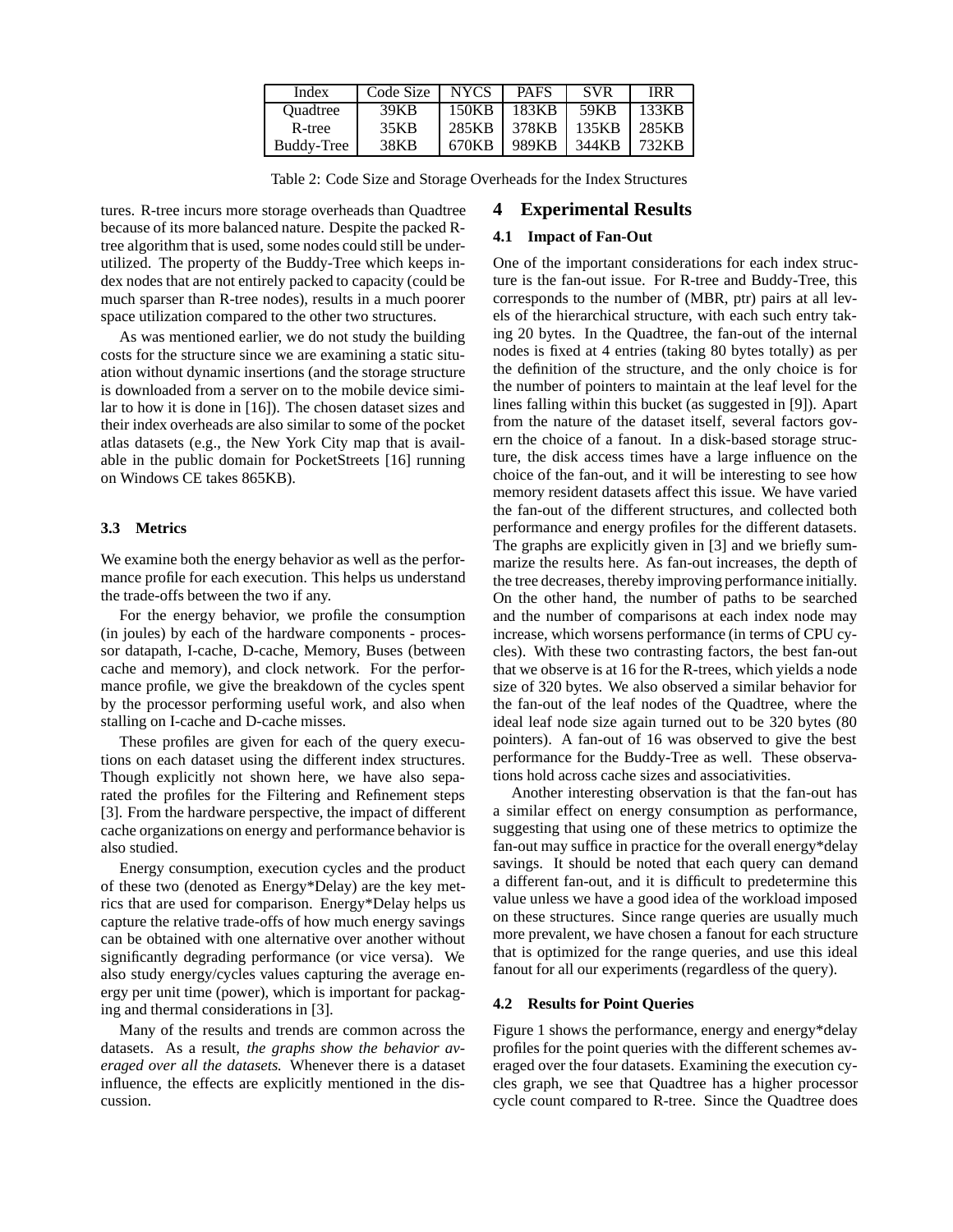

Figure 1: Comparison of Index Structures for Point Queries. The nine bars from left to right for an index correspond to cache configurations (cache size, cache associativity) of (8K,DM),(8K,2way),(8K,4way),(16K,DM),(16K,2way),(16K,4way),(32K,DM),(32K,2way),(32K,4way).

not allow overlaps (and a point query does not have a high probability of falling in more than one bucket), the filtering step on the Quadtree to find the candidate leaves is relatively fast. However, the refinement step for Quadtree is much more time consuming, placing the sum of these two steps slightly in favor of the R-tree. It should be noted that the overhead for Quadtree in the refinement step is mainly due to the larger number data items (even though the leaf nodes in the two structures have the same size - 320 bytes, this corresponds to 80 data items in the Quadtree which stores only pointers and to 16 data items in the R-tree which stores pointers and MBRs) that the Quadtree has to deal with in the refinement step. The reason we chose the 80 data items fanout in our implementation was because it gives good performance for range queries (as mentioned earlier). Though the graphs are not explicitly shown, we would like to point out that a 16 data item fanout (same as the R-tree leaf node), does indeed give better performance for point queries with Quadtrees, cutting down the overhead of the refinement step, thus making the Quadtree performance similar (or even slightly better in some cases) to the R-tree. Between the R-tree and Buddy-Tree, we find the latter giving better performance. This is mainly due to the splitting criteria for a node, where the Buddy-Tree partitions based on spatial locations while the packed R-tree just uses Hilbert order groupings.

We find that Quadtree has better data locality than Rtree, which can be explained with the higher internal node fanout and overlapping buckets in the latter. With overlapping buckets, R-tree may entail searching more paths even with a point query (while the Quadtree is more focussed). Since the fanout of the internal nodes is higher, there is more scope for eviction of data items from the cache that may be needed again. The Buddy-Tree locality falls between these two.

It is difficult to comment on the I-cache locality behavior of the different codes without clearly understanding where the called procedures fall within the code segment and how they reference each other (for conflicts). In general, we find that 8K caches direct-mapped caches are not a good idea for the I-cache (which is true in later queries as well). Most of the penalties are reduced with a 16K 2-way I-cache.

From the energy perspective, we find that the datapath (and the resulting clock) contribution to the overall energy consumption is quite a significant portion reflecting the importance of the CPU cycles spent in instruction execution in the performance graphs. At the same time, there is a significant portion that is expended in the other system components (caches, memory and buses) as well. Overall, the differences between the three indexes in terms of energy consumption reflect the same observations that were made between them from the performance perspective. As a result, for this set of experiments the energy and performance results go hand-in-hand to a large extent. The only exception to note is the I-cache and D-cache energy consumption changes as we change the cache configuration. With improved (larger size or better associativity), the miss rate is expected to go down, but at the same time energy cost incurred per access goes up. These two factors can help us decide on a good energy-delay conscious cache configuration (captured by the energy\*delay values in Figure 1(c)). With 16K and 32K (I and D) caches, most of the locality in instruction and data references is captured well by these configurations, and the energy increase with associativity is more significant. As a result, with these cache sizes, it would be better to have a direct-map structure from the energy\*delay perspective (see Figure 1(c)). With 8K I and D caches, we find that the performance penalties due to conflict misses are quite severe, preferring a higher associativity from the energy\*delay perspective. For the Quadtree (especially due to its high I-cache misses), an associativity of 4 is needed, while R-tree and Buddy-Tree give the best energy\*delay for a direct-mapped cache.

Despite the depiction of lower cycles, energy and energy\*delay for R-tree over Quadtree in Figure 1, we would like to reiterate that these differences are mainly due to the differences in the chosen fanouts. We believe that these two structures are more or less comparable in terms of these metrics if we fine-tune the fan-out values at the leaf level for the Quadtree to suit this query. In terms of all these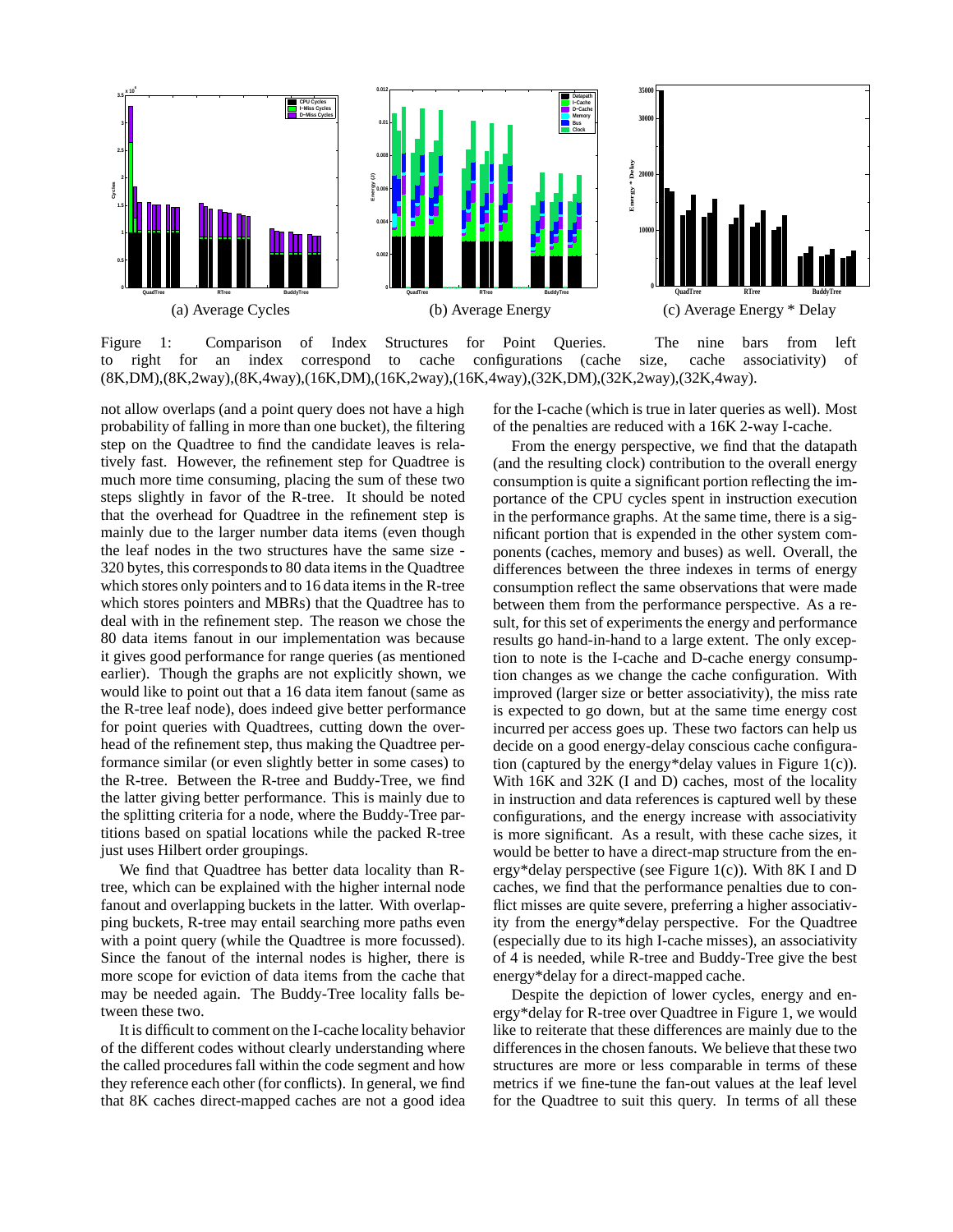metrics, we find that Buddy-Tree delivers the best results for point queries.

## **4.3 Results for Range Queries**

Figure 2 shows the performance, energy and energy\*delay profiles for the range queries with different schemes averaged over the four datasets. Rather than repeat all the observations that are similar to those for the point query, we would like to point out the differences. The first noticeable difference is that the Quadtree performs much worse than the R-tree and Buddy-Tree in terms of both performance and energy (despite having chosen a fan-out that gives the best performance for the Quadtree). Compared to the point query, range queries have higher likelihood of covering spatial extents of more than one leaf node. As a result, the searches are not that focussed any more on a Quadtree, and more than one path may need to be searched. Second, since the region boundaries of a Quadtree's index nodes are pre-determined and are not adapted to a dataset's vagaries, there is the scope for traversing more paths in a Quadtree compared to the R-tree. Finally, non-overlapping boundaries of index nodes can result in a data item being replicated, and duplication elimination is time-consuming for the Quad-tree. In the filtering step, all candidates are inserted into a list. The refinement step for the Quadtree first sorts this list to remove duplicates, and then performs an item-by-item comparison.

In general, we find that range queries are more processor intensive than point queries, with a smaller fraction of the time spent stalling on cache misses for both index structures. The significance of the refinement step which has good locality (due to sequentially searching a list for exact matches) in the overall performance picture is the main reason for this behavior (reader is referred to [3] for detailed profiles on filtering and refinement steps).

We find that performance is the main factor governing these schemes when we examine them from the energy and energy-delay perspectives. Higher number of instruction executions imply a larger datapath energy and clock energy. At the same time, each instruction fetch references the Icache, incurring an energy cost (even when it is a hit).

In the point queries, we could see both performance and energy impact of cache configurations playing significant roles when determining a good operating point in both Rtrees and Quadtrees. In the range queries, we find that the energy\*delay metric obeys the performance (cycles) trend in nearly all cases (except for the Buddy-Tree with 8K 4 way caches). Both R-trees and Buddy-Trees do a good job for this query along all three perspectives - performance, energy, and energy-delay, with Buddy-Trees having a slight edge.

#### **4.4 Results for Nearest Neighbor Queries**

Figure 3 shows the performance, energy, and energy\*delay profiles for the nearest neighbor queries with the different schemes averaged over the four datasets. This query presents an entirely different picture from what we have observed in the previous two queries. Compared to the previous two, the results show that cache misses dominate the execution time, and processor cycles are a much smaller fraction in many of the datapoints. In the first place, there is no separate refinement step for this query, with data items examined closely when they are first encountered. Even with the earlier queries we pointed out that misses are more significant in the filtering step (tree traversals) than in the refinement step. Further, the working set sizes for implementing the nearest neighbor algorithm are higher than for point/range queries. Specifically, when traversing a subtree, closest distances need to be calculated for all children and they need to be sorted and pruned, before recursively traversing them. Point/Range queries can examine children one at a time, moving to the next after traversing the subtree under the previous child. These operations make the nearest neighbor query much more dependent on miss penalties. The number of D-misses is closely related to the number of children (fanout of internal nodes), which also explains why R-tree has higher D-cache misses compared to Quadtree and Buddy-Tree. The I-misses show a reverse behavior with R-trees having better code locality (except for the 8K DM case) than Quad-trees. Since R-tree has a larger fanout and lower depth, the sorting/pruning operations and overheads are amortized over a larger number of children at a time, while the Quadtree and Buddy-Tree may keep switching between traversal and pruning more often. Overall, from the performance viewpoint, we find that R-tree does the best except for the 8K DM cache. Of the other two, the Quadtree outperforms the Buddy-Tree in many cases.

While there was not a noticeable difference in the relative performance of the schemes across the datasets for the previous two queries, we would like to mention that there is a difference between the datasets for this query with the Buddy-Tree structure (there was not a significant effect on the other two indexes). In datasets that are much more clustered (NYCS and IRR), the Buddy-Tree incurred more processor cycles than the others since it does not do as good a job as the R-tree (or even the Quadtree) in balancing the hierarchical structure to reduce the number of levels. For the other two datasets, its performance becomes comparable to the R-tree.

The most interesting observation with this query (compare Figures 3(a) and (b)) is that **better performance does not necessarily imply better energy** (except in 8K DM). R-tree takes fewer cycles to service the query, while Quadtree takes lower energy (with Buddy-Tree energy falling in between). The reason for this behavior can be explained as follows. R-tree incurs much lower CPU cycles than the Quadtree, but incurs higher cache misses. Miss penalties (which require crossing pin boundaries and bus to get to main memory) translate to much more overheads in terms of energy (*off-chip energy*) compared to performance. While the additional miss cycles are not significant enough to put R-tree overall cycles higher than Quadtree, the miss energy (in D-cache, Bus and memory) overhead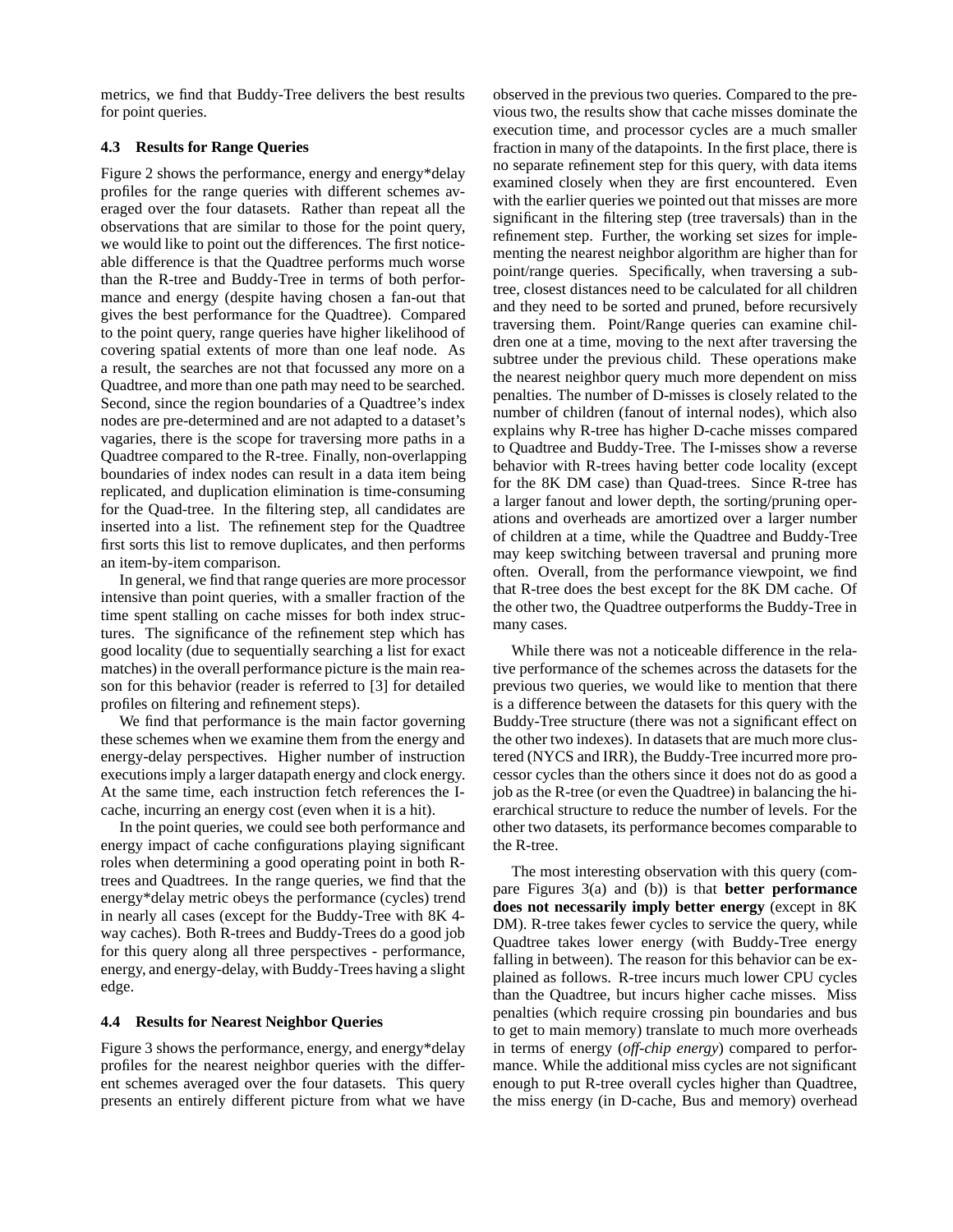

Figure 2: Comparison of Index Structures for Range Queries. The nine bars from left to right for an index correspond to cache configurations (cache size, cache associativity) of (8K,DM),(8K,2way),(8K,4way),(16K,DM),(16K,2way),(16K,4way),(32K,DM),(32K,2way),(32K,4way).



Figure 3: Comparison of Index Structures for Nearest Neighbor Queries. The nine bars from left to right for an index correspond to cache configurations (cache size, cache associativity) of (8K,DM),(8K,2way),(8K,4way),(16K,DM),(16K,2way),(16K,4way),(32K,DM),(32K,2way),(32K,4way).

compensates for any savings in the lower datapath energy (e.g. compare the datapath, D-cache, bus and memory energy components for the R-tree with that for the Quadtree for the 32K 2-way caches). The Buddy-Tree energy falls between that for R-tree and Quadtree in most cases.

A consequence of the differences between the energy and performance behavior for this query is the interesting observation in the resulting energy\*delay metric shown in Figure 3(c). This captures the facets of whether the improvement in performance warrants the additional energy that is expended. The results show that *even though R-tree is better in terms of performance, Quadtree (which is better in terms of energy consumption) may be a better alternative from the energy\*delay perspective* (i.e. the performance benefits for the R-tree come at a much higher energy cost that it may not be as attractive in energy-constrained environments) in most of the better cache configurations. The energy\*delay of Buddy-Tree falls in between these two in many cases.

## **5 Discussion**

Despite the relatively small size of the datasets (to fit in the main memory or resource-constrained devices) it is imperative to provide an index-based spatial access method to answer the three considered queries. Performance penalties of brute-force approaches, that do not use an index, are so significant (despite not incurring storage overheads needed to maintain index structures), and have a direct consequence on energy costs as well (the reader is referred to [3] for detailed results comparing brute force approaches to index-based access methods). If storage space overhead is a major concern for the resource-constrained environments, Quadtree is a better alternative than the other two structures. Of the other two, the packed R-tree makes better utilization of the space taken by its index nodes.

Between the three index structures, we find no clear winner across all queries and criteria that have been studied. Table 3 summarizes some of the observations that have been made in the earlier sections. It ranks the schemes (from 1 to 3) based on their relative merits for the performance, energy, and energy-delay criteria, and a list of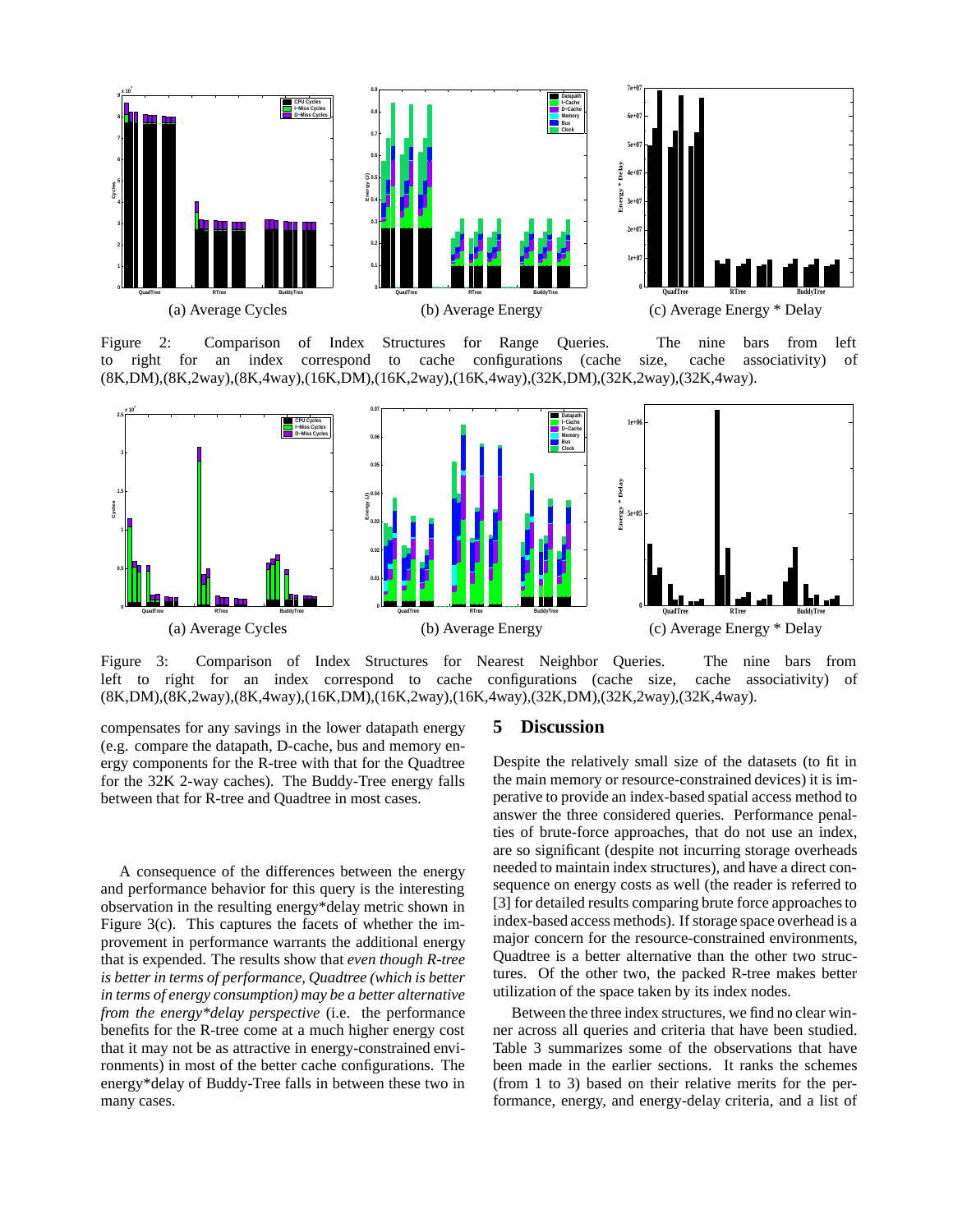|                  | Cycles                | Energy                | Energy*Delay          |
|------------------|-----------------------|-----------------------|-----------------------|
| Point Query      | 1. Buddy-Tree         | 1. Buddy-Tree         | 1. Buddy-Tree         |
|                  | 2. R-tree, Quadtree   | 2. R-tree, Quadtree   | 2. R-tree, QuadTree   |
| Range Ouery      | 1. Buddy-Tree, R-tree | 1. Buddy-Tree, R-tree | 1. Buddy-Tree, R-tree |
|                  | 2. Quadtree           | 2. Quadtree           | 2. Ouadtree           |
| Nearest Neighbor | 1. R-tree             | 1. Quadtree           | 1. Quadtree           |
|                  | 2. Quadtree           | 2. Buddy-Tree         | 2. Buddy-Tree         |
|                  | 3. Buddy-Tree         | 3. R-tree             | 3. R-tree             |

Table 3: Comparison of Index Structures for different queries and criteria using the results of 2-way 16K cache configuration. (1) denotes the best and (3) denotes the worst for each entry in this table

observations follow:

- For the point queries, we find the Buddy-Tree giving better performance while incurring a lower energy cost. Consequently, it has the lowest energy\*delay values of the three. Between the other two, the differences are not very prominent, especially if we can tune their fan-outs for this query.
- With range queries, both R-trees and Buddy-Trees are giving good performance, energy savings and energy\*delay values. Quadtree is worse than these with queries needing to process more data for refinement.
- While performance largely dictates energy costs for the point and range queries, this study has shown that these criteria do not always go hand-in-hand. There could be circumstances when a scheme giving the best performance can incur the highest energy cost. This was observed with the nearest neighbor query where R-tree was giving the best performance but incurs the highest energy. Quadtrees turn out to be better from the energy or energy\*delay perspective for this query.
- The results show that index-based query executions on spatial databases exercise the memory system considerably. A similar result has been noted recently in [1] where misses have been found to constitute around 40% of the execution time for memory-resident relational databases. The energy perspective shows that it is not only important to optimize miss behavior (by lowering number of misses, or by reducing energy consumption during misses), it is crucial to optimize energy consumption of hits as well (or even reduce the number of memory references). Energy consumption of caches plays an even more dominant role than its performance impact. While improving the caches (in terms of size and associativity) can reduce the miss behavior, the access costs increase. Consequently, we find that 16K 2-way associative caches are a good compromise between performance and energy for these workloads. Architectural techniques to reduce cache energy consumption and their benefit on these workloads is studied in [3].

These observations can help a designer customize a SDBMS for a given target resource-constrained environment, fine-tune the implementation to dynamically adapt for changing energy and performance criteria, and to even provide guidelines on incorporating architectural enhancements that can help meet energy-performance criteria in a more effective manner.

In addition to energy, power dissipation is another important consideration to keep the packaging and cooling costs low. The reader is referred to [3] for some exploratory issues with respect to power dissipation which show that datasets can have as much as an impact on power dissipation as the index structure itself.

# **6 Concluding Remarks**

The growth in mobile computing has made mobile databases one of the most prominent segments of embedded database market [18, 19]. The market for embedded databases is expected to grow about 12% annually to 705 million dollars in 2003. Many of these applications are targeted for automotive and handheld devices which are likely to hold, access and process spatial data. With the resource-constraints imposed on these embedded environments, energy and limited memory designs, take centerstage together with performance. This paper has presented the first in-depth examination of memory-resident spatial access methods for three index structure (Quadtrees, Rtrees and Buddy-Trees) from the energy, performance and energy-delay perspectives. By doing so, this paper has identified the key issues affecting both energy and performance, at the algorithmic and architectural levels. It has taught us several important lessons including the fact that optimizing performance does not necessarily optimize energy and could in fact aggravate power dissipation. Since the target environments may have different (storage) capacities, processing power, and resource-constraints, the results from this work can help to select and tailor the spatial access methods for designing mobile applications operating in diverse conditions. This exploration can in turn provide insight on new problems for research on embedded and spatial databases, accelerating their deployment on numerous mobile devices.

## **Acknowledgements**

This research has been supported in part by several NSF grants: CCR-9988164, CCR-9900701, CCR-0097998, DMI-0075572, Career Award MIP-9701475, NSF grants CCR-0093082, CCR-0093085, CCR-0073419, CCR-0082064, 9705128, 9617308, and equipment grant EIA-9818327.